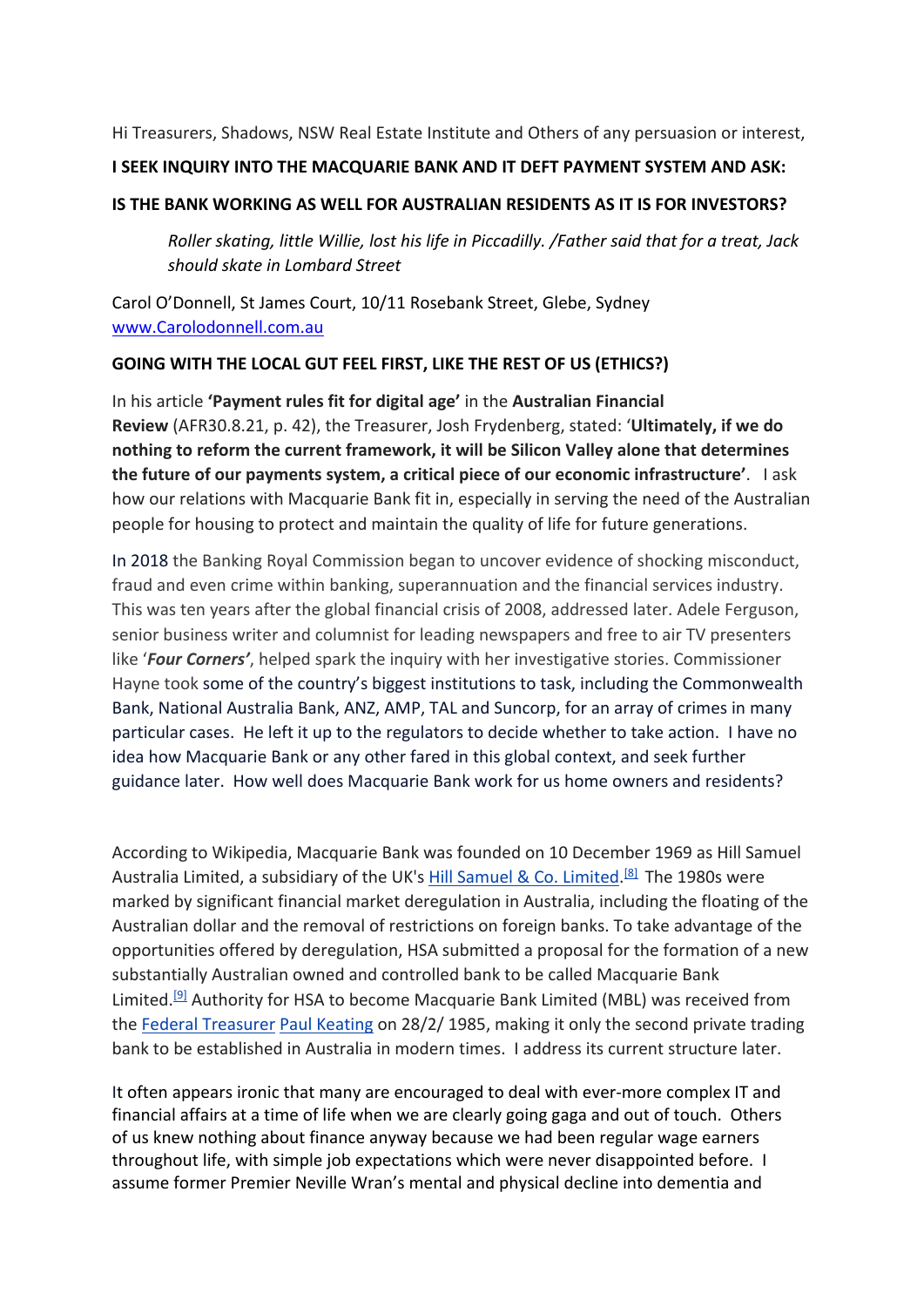death were closely related, for example. Did he primarily leave assets or debts and what happened as a result, I ask, again for example? Thus, I first refer attached to the **Royal Commission into Violence, Abuse, Neglect and Exploitation of People with Disability** to point out its topic is narrowly and unhelpfully defined in being confined to *disability services*. People with disability commonly live outside disability service housing and their disability may be greater as a result of their situation, wherever and whatever it is. Housing investment, construction and management practices are crucial determinants of population wellbeing and disability generally increases with age, ending in death for us all. (Is this all there is? Thank Christ when it's over?)

The attached submission addresses housing investment and management so people with disabilities may assist Australians to develop better. I guess Australia is now facing a transition from insurance as a form of lump sum financial recompense and protection after some apparently disastrous event, to newly inclusive forms of national social insurance and fund management led in company with government. (If that sounds like fascism to you, I'm sorry. Nevertheless, there is a way out - democracy. The US chose to remain with their market operations which have become increasingly dominant influences over us through IT. This has rapidly increased social inequalities at home and abroad. In another case of life imitating US art, I marked the recent New York death of Omar Little, from many drugs bought in the streets of Brooklyn. He was Omar to me from when I saw *The Wire* about Baltimore social relations around guns, drugs and related product trade. I never knew his real name. However, all governments aren't the same. Thankfully we have ours. Don't give it away to Americans as everybody who isn't already rich will lose out.

Medicare and the National Disability Insurance Scheme now appear leading this development in more openly cooperative communication. But they can't do it alone? Thus, I inquire into the role of Macquarie Bank later, in a comparatively familiar way with what a lot of doctors, teachers and others may think. (Tell Jon Shapiro of the AFR, that we have never lived in South Africa and we don't want those big things like gold and tobacco. Romance is dead. Death is the next big thing.)

As a sole owner and resident who has lived since 1994 in one of 18 three storey townhouses joined like terrace houses at St James Court in Glebe, I have often wondered why it is so hard to discover the year the buildings were constructed. I guess 1970 or later. Having lived in Glebe in a collective household in another terrace that four of us originally bought in 1973, I have only ever seen housing prices rising since, with a huge acceleration of this tendency after the global financial crisis of 2008. I retired in 2007 at the age of 60 and for the first time began to take some interest in how housing and its funding could go greener. As I discuss briefly, attached, I have been bitterly disappointed at St James Court ever since, in waste management and by-law treatment, for example. I first came upon the Macquarie Bank through its prime-time TV advertising every night for at least a year before the global financial crash of 2008. That occurred not long after I retired and was supposed to be living off dwindling capital. When the Unisuper account turned up, I decided to close it and to help my daughter buy a property to live in instead. My income from the family loan is supplemented by a regular indexed pension from State Super until I die, so I am grateful.

In 2022, having seen skyrocketing housing prices since 1973, especially since the iphone and the global financial crisis came along in 2008, and then covid came along in 2020, I guess a lot of people feeling insecure have felt the same enthusiasm for investment in housing as I do, in my tiny little way, of course. As a householder and member of St James Court strata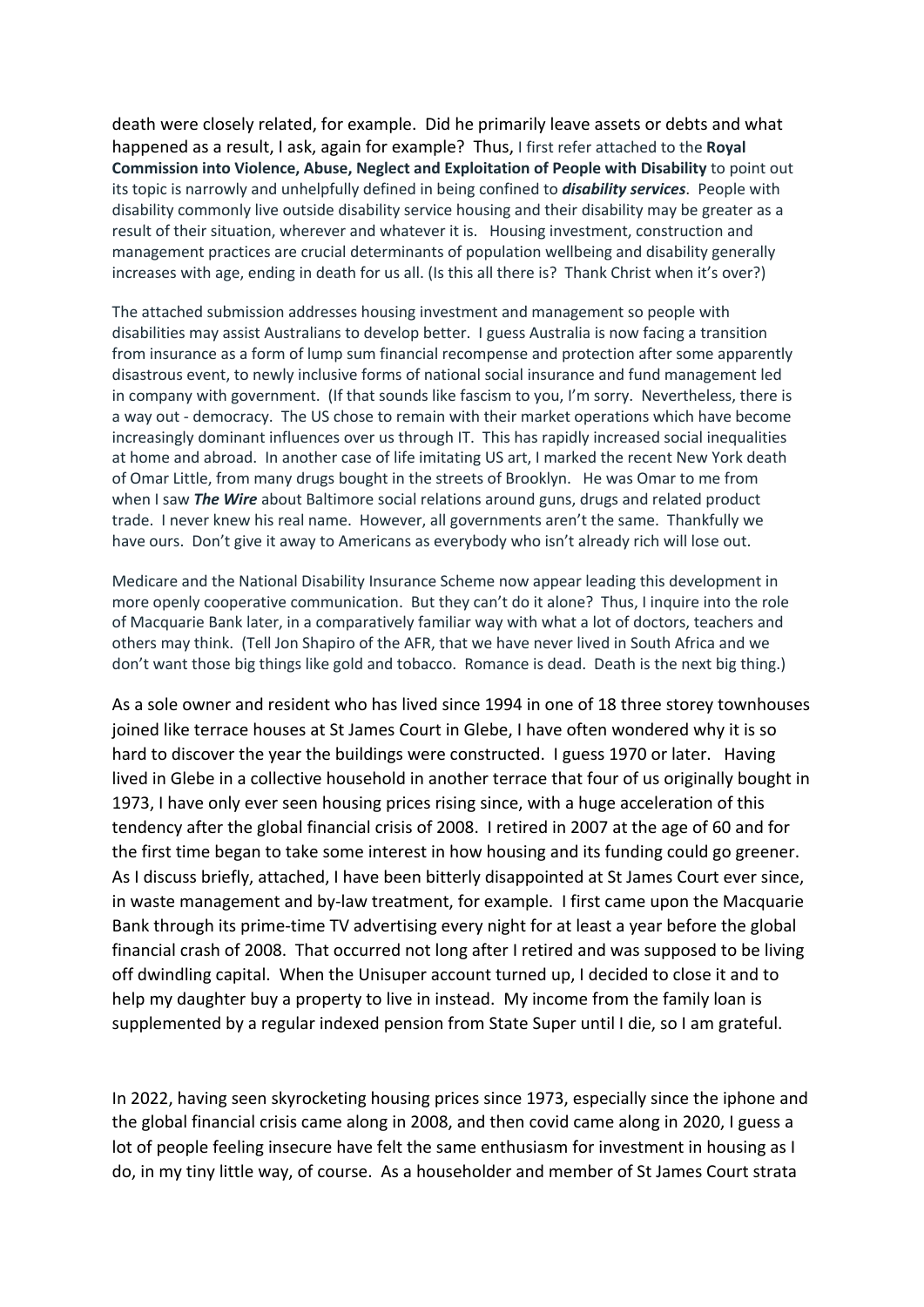committee since 1994, I have only ever had two strata managers. Both of them have had relationships with Macquarie Bank and its DEFT payment systems, which I address later, after an expression of comparative confidence in the Reserve Bank of Australia (RBA) governance. Inquire into Macquarie Bank and DEFT payment systems. Do they benefit us, the owners and residents living on the land and property, including kids, or bank mates?

What I greatly fear, under the current pace of change and consolidation of property ownership and control by the comparatively rich already, is that the Macquarie DEFT payment and biller system will work best for itself and every other rich commercial bastard that tries to rip us off by neglect, delay, lies and denial of duty in regard to our continuing ownership of a single small property or living in rental property managed off-site. I guess this may increasingly happen in cooperation with related workforce elements likely to provide stupid and wrongly designed jobs, jobs, jobs, for brothers. At the micro-level I refer you to related electoral discussions attached about the long-term offsite management of waste (what we used to call rubbish), at St James Court. Off-site building managers couldn't manage it worse for us all if they tried and the City of Sydney Council provides a lot of help? I will also address the treatment of perimeter walls with neighbours and greening later.

It seems strange, that expert financial and policy commentators usually ignore comparative rental and quarterly group housing costs in their estimation of comparative population well-being, through the Consumer Price Index (CPI), etc. These costs rose sharply in recent years, along with a recent special levy, far outstripping inflation. These inescapable costs for many with and without mortgages, are typically supposed to be met in quarterly levies paid by owners of strata housing. The analytical focus is on new building instead. In my view, this gap is encouraged by commercial interests in property turnover and new building. They are a lying lot led by partisan lawyers as they were when the Whitlam Government tried and so failed to introduce the National Disability Support Scheme. I find it equally strange that expert commentary focuses on unemployment rather than the costs of disability to the disabled individual, the taxpayer or any other persons. We are all disabled now? (I fell off a bike last month and was in bed and in pain for a week, for example.)

Disability is ideally addressed in regional contexts which apparently must accept disability as an increasing way of life in many increasingly rich, complex, tedious and demanding work environments. The covid experience since 2020 has brought a new priority in global production, which is health. I address some of the key trading implications of this attached, in letters to local federal MP Tanya Plibersek and in regard to the Illawarra Coast. The clearest opportunity, perhaps, is HPV vaccine discovery, manufacture and dissemination, which originated in Australia. According to the Australian Department of Health, HPV is a common virus that is spread through sexual contact. It can cause cancers, including cancer of the cervix, vulva, vagina, penis and anus, and some head and neck cancers. Types 16 and 18 cause up to 80% of the cervical cancers in women and up to 90% of HPV-related cancers in men. Types 6 and 11 cause approximately 95% of genital warts. **Not all HPV infections lead to cancer but arrival of the Australian vaccine presents a vital opportunity for broader health service provision and monitoring in Australian regions and across the world. These may be better directed with a range of related family planning and vaccination opportunities, such as those recommended by the WHO since 1946. WHO recommended these be by choice in the most impoverished regions first.**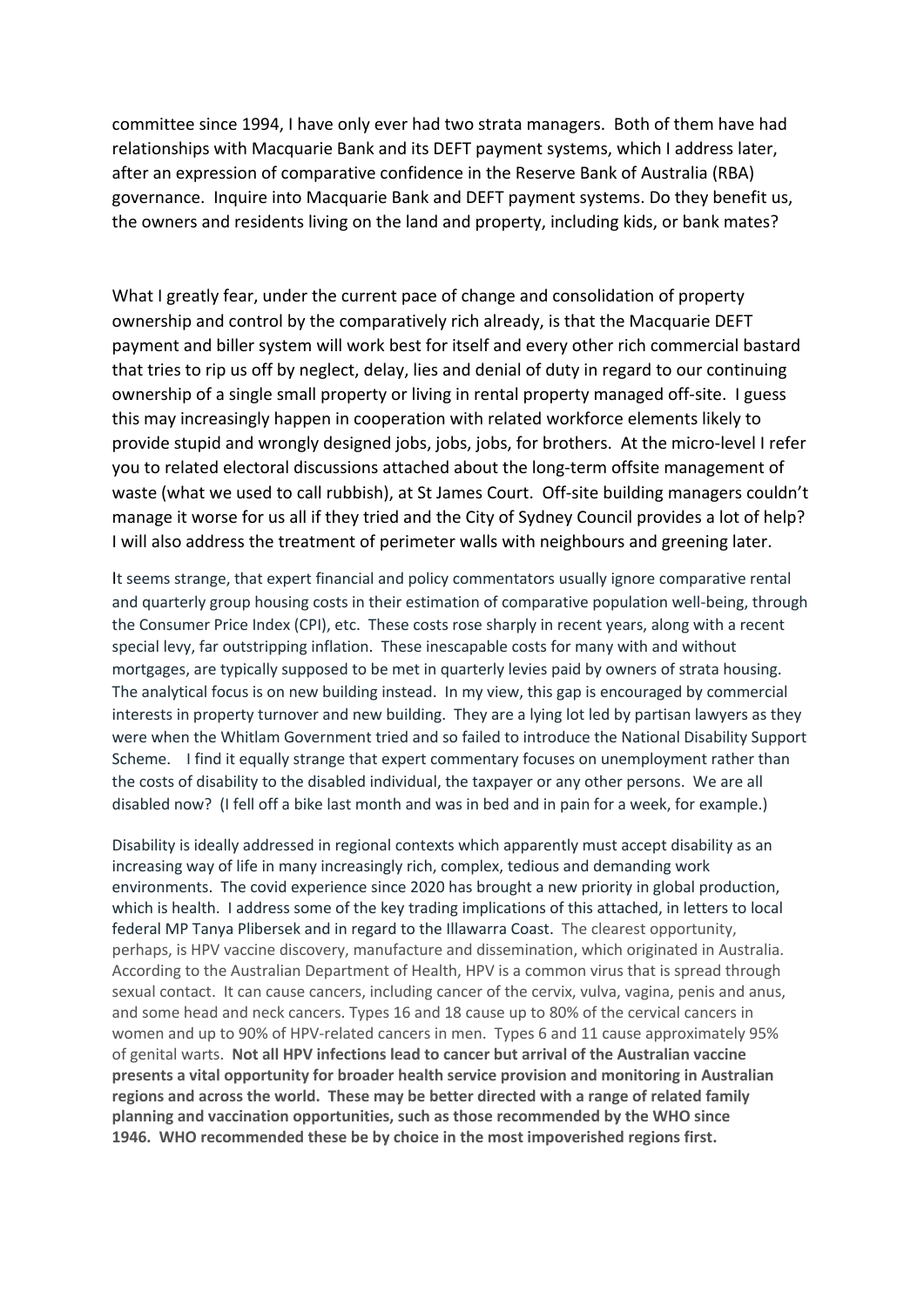The secrecy which associations justify in law in any supposed pursuit of protecting their own associations and interests, may appear increasingly detrimental to the public good over time. As Buchbinder and Harris point out in **Hippocracy** (2020)**,** '*The current worldwide affordability crisis in medicine is too focused on reducing costs through economic and production based models of care (where more care is better but needs to be more efficient), ignoring the savings and suffering that could be achieved through reducing unnecessary, wasteful and harmful medical care'*(p. 7). The authors' main aim is to provide the global evidence of overdiagnosis and over-treatment in the Australian medical system, including many common treatments doing harm. The praise of some bravely august practitioners and researchers is included at the beginning of this book. Open it up.

**Hippocracy** laments that modern medical care has been packaged into a business model for which it's unsuited because medicine doesn't act like the 'laws' of economics expect. For example, the increased supply of doctors creates demand. Treating health care as a commodity incentivises processes over outcomes, the complex over the simple, and treatment over prevention. Furthermore, doctors (who control the spending) don't bear the cost burden of their decisions. If medicine becomes big business, it must work primarily to create profit. Too often profit is derived from delivering more health care at the highest prices, regardless of effectiveness or harms. The ability of large health companies to influence driving profit over health may be one of the greatest threats to health. One wonders how this affects any group accommodation and treatment, especially in the cases of disability and age which appear best judged comparatively.

Treatment of land and housing remain pivotal matters for population wellbeing at any age, however, including for those of us who consider ourselves disabled for any comparatively objective or subjective reasons. I query housing construction and management in this global and particular place context in hopes of understanding how Australians may best be served by their superannuation, banking, taxation and related funds. So far, superannuation fund build-up and investment which began in the early nineties, has generally been associated with sending housing ownership increasingly beyond the reach of younger generations, while Australian manufacturing declined. The world appears increasingly designed for normal old male personal pursuits. (Likening himself to Plato, for example, Shaun McAleff expresses an interest in nude wrestling.)

In this comparatively new global and local heath context, on the other hand, which was led in China, I refer you to the excellent suggestion of MP Andrew Leigh in his article. '*Why has no person of colour ever served on the High Court?* (AFR, 22.12.21). Leigh also points out that aborigines are greatly over-represented in prisons yet it is almost guaranteed that when they come to court the judge won't be indigenous. To overcome a similar problem, Britain apparently created a Judicial Appointments Commission in 2005, responsible for recommending court appointments. Comprised of laypeople, judges and legal professionals it makes applying to be a judge like applying for other jobs. Vacancies are advertised, people apply, some are interviewed and the commissions makes a recommendation. The problem with these obviously excellent suggestions, as NSW government found out in the eighties, is that the large majority involved treat them as if they are speed-bumps on the way to a much richer and more established court. Frankly, from the perspective of the common dictionary, scientific and democratic development, the Western lawyer represents the pits, especially the US case. (Believe me I spent my life on it.)

I address related matters of violence, murder and suicide as public health and housing problems in a submission to the **Royal Commission into Defence and Veteran's Suicide** at www.Carolodonnell.com.au under the Heritage Way side bar. My view, based on WHO direction, is that more globally and regionally open and place-based management approaches must be taken to many matters to go forward better in regional environments. These comparative operations appear increasingly related globally through financial and other trade and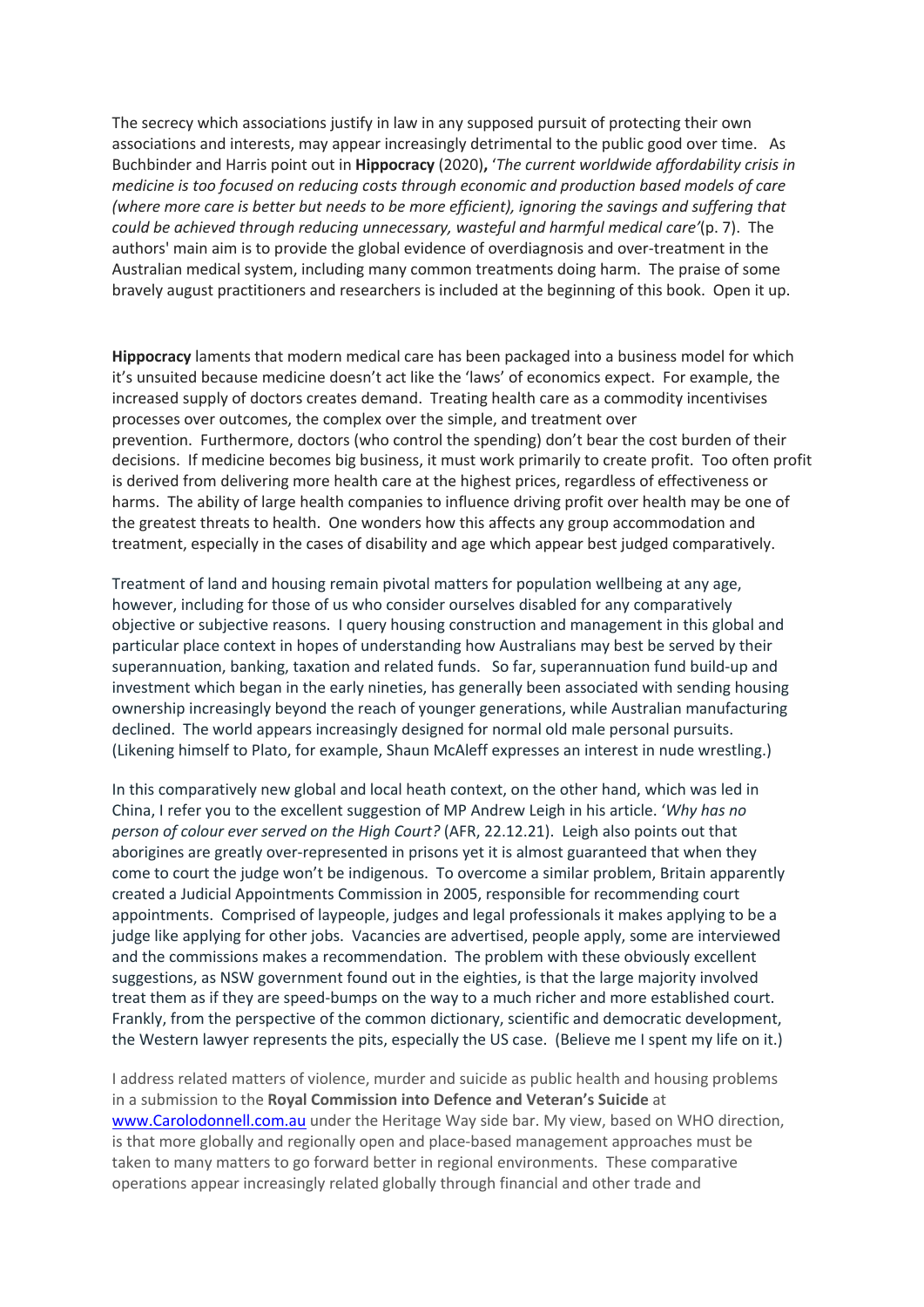investment. Feudally closed and professional matters of association are part of the population problem. This now appears to be reflected in increasingly unequal, fragmented and opaque operations as markets also drive us wrongly in newly twisted directions which still suit rich US, UK and other top family and business interests. I address the Macquarie Bank and others later in this belief and appeal to Australian aborigines in an address below this later appeal. See more under the Heritage Way Sidebar at www.Carolodonnell.com.au

I discuss the macro or international level most but am always trying to fit the micro and macro levels together regionally. I do so first by making my own inquiry into the Macquarie Bank and its DEFT payment and biller system, to encourage one by experts. I ask others more broadly and deeply knowledgeable: **Is the bank working well for residents? From the way this place has been managed, I guess not.** I address these applied issues with Frank Coluccio in regard to the Illawarra Coast and Wollongong with Andrew Forrest and others.

In regard to waste, I cannot resist a personal story from around the turn of the century. I was so exasperated by obnoxious rubbish dumping and collection treatment, that I finally went to Melbourne to Visy Head Office, to try to find a Pratt cut-out to ask why we had so much of their rubbish cascading all around our nearby streets and parks in particular. I had had no luck with local inquiry. As usual I should have been fucking Bill Shorten as the front door was locked. Why don't key private sector guys allow you to email them directly? Wouldn't they learn something about the customer or business? They know enough?

**I am pleasantly surprised that the DEFT Payer Product Disclosure Statement (PDS) February, 2019 seems very clear and surprisingly amenable to email contact, so I naturally appeal to them now. The Macquarie Bank should analyse itself in terms of this charge because the good ownership and management of a lot of Australian property is at stake.**

I write as a member of the strata committee on strata plan 10775, in Glebe, with some of our owners living as residents in their terrace buildings or with renters. We are surrounded by neighbours in various states of comparative disrepair. The strata and other group housing management trajectory often appears to abhor effective management of the particular place, in favour of working to some comparatively unknown and unapproachable professional rule, unless enshrined in legislation, when they arrive to enact it, which is increasingly the case. They work to their industry secret professional rule. This appears to make those living in any form of group housing sitting ducks for rising costs which appear largely invisible to others dealing in time and money, especially if they represent large and powerful interests. If you can't get a big client with a big job, get hold of sitting ducks?

In this Australian regional and national context of growing demand for higher wages and jobs, jobs, jobs, there appear to be plenty of job opportunities in regional housing on ice. When they are started, they may take forever as these guys would rather go on than finish anything, I guess. At least it's easier and regular work to go back to? St James Court is composed of 18 three storey town houses in terrace style, with trees and gardens front and back. The DEFT Biller, Whelan's strata management, now has the primary relationship with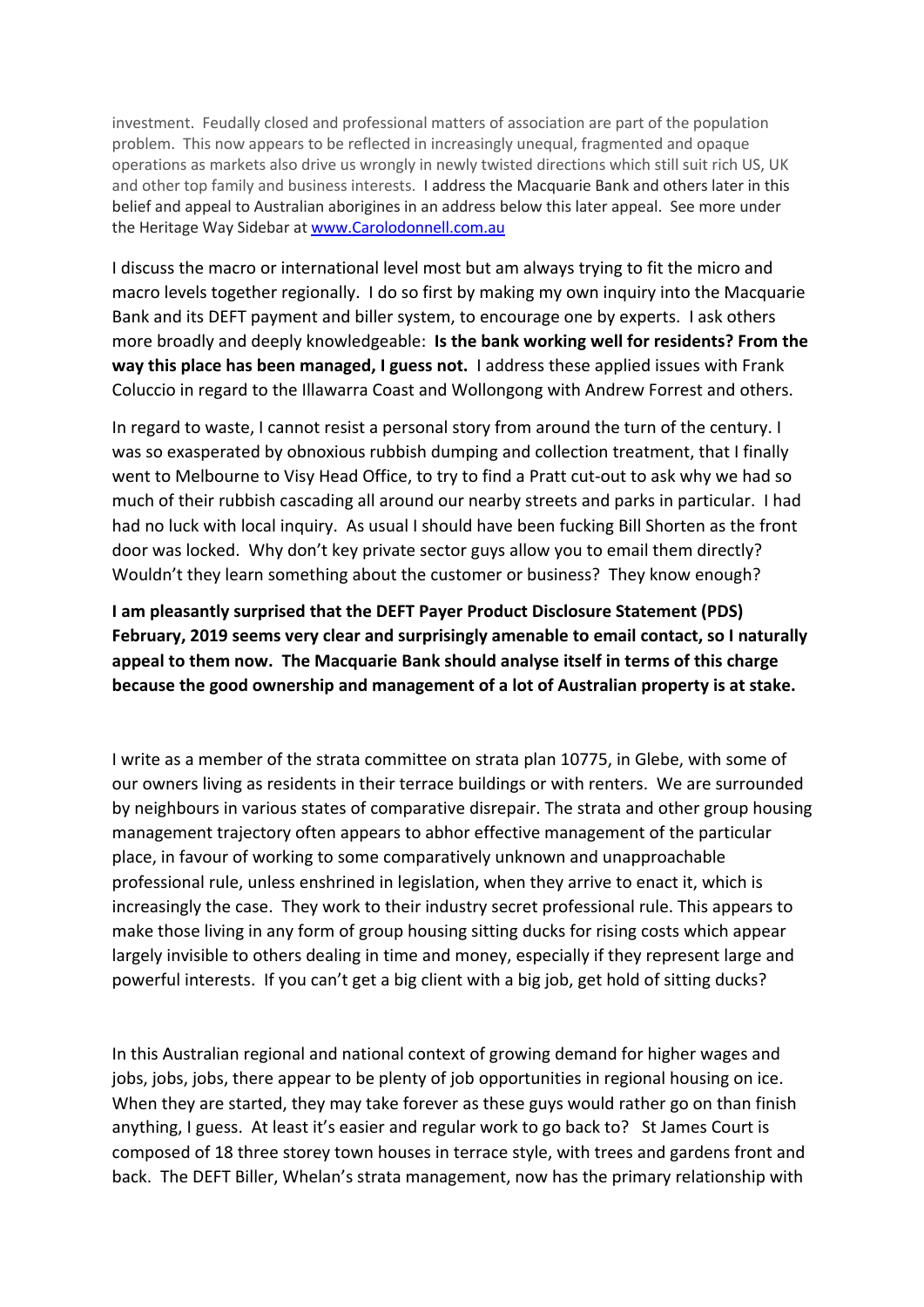Macquarie Bank and its DEFT payment system. I write as a single property owner without mortgage, but who must pay the quarterly levies to Whelan's through using DEFT.

I am mainly concerned that DEFT will exacerbate any tendency in the international investment housing and banking systems for increasing levy, rental and cost breakdowns, through mistakes, fraud, and denial. From following its progress in the press since 2008, I guess increasing globalization occurs through international investment banks naturally shifting risks and costs back onto the weakest links in the international chain – us on the plot, using their IT. If a lot of this chasing payments or reversals work remains unpaid or hopelessly costly, why go to court, where everything appears increasingly to head? To him that hath shall more be given unless he's a hard and lying bastard, when he gets more?

In the St James Court case, I fear that we owners and renters are living on the plot and trapped in their Macquarie Bank DEFT and related industry driven quarterly levies, managed poorly; (in the case of waste management or by-laws, as addressed attached, for example). The professional rule refuses to serve the particular public or private place. In my experience, renters in group housing usually have little or no voice in matters except in having good relations with some of the owners or backers, such as mum and dad. The locals often appear more reachable and reasonable than many commercially involved others living off site, but not in the case of law or waste management, for example. **Why did strata managers choose Macquarie? Is it good for them and if so, why? Are there better alternatives for us owners, residents and related others elected to rule over us?** 

I address the Reserve Bank of Australia (RBA) performance later, which I have often found comparatively clear and convincing in its explanation for its action on the public behalf in setting interest rates, quantitative easing and in related employment matters designed to keep the Australian economy in good balance. As Macquarie Bank's Brett Lewthwaite pointed out earlier, in an article entitled '*Macquarie downplays rate rise mania* (AFR 21.1.2022, p,40), he thinks the RBA is *'one of the more reputable central banks'* and that '*it is not the RBA's job to help market participants to make money, which seems to be implicit in much of the criticism of the bank* for not raising interest rates yet. The same old problems remain: *'debt is more widespread, there is acute dependency on low rates, the demographic issue has not gone away and the pandemic accelerated the technological uptake'*.

I can only agree with Lewthwaite when he also writes that you can't judge the performance or fate of the many smaller individual businesses by what happens to the large one. He refers to the *'fallacy of composition'* which is '*to make the mistake that everything within the index will look like the index and that's not the case. In fact, in 2021, the differences between the best 20% of the market and the worst 20% of the market was almost 90%'.*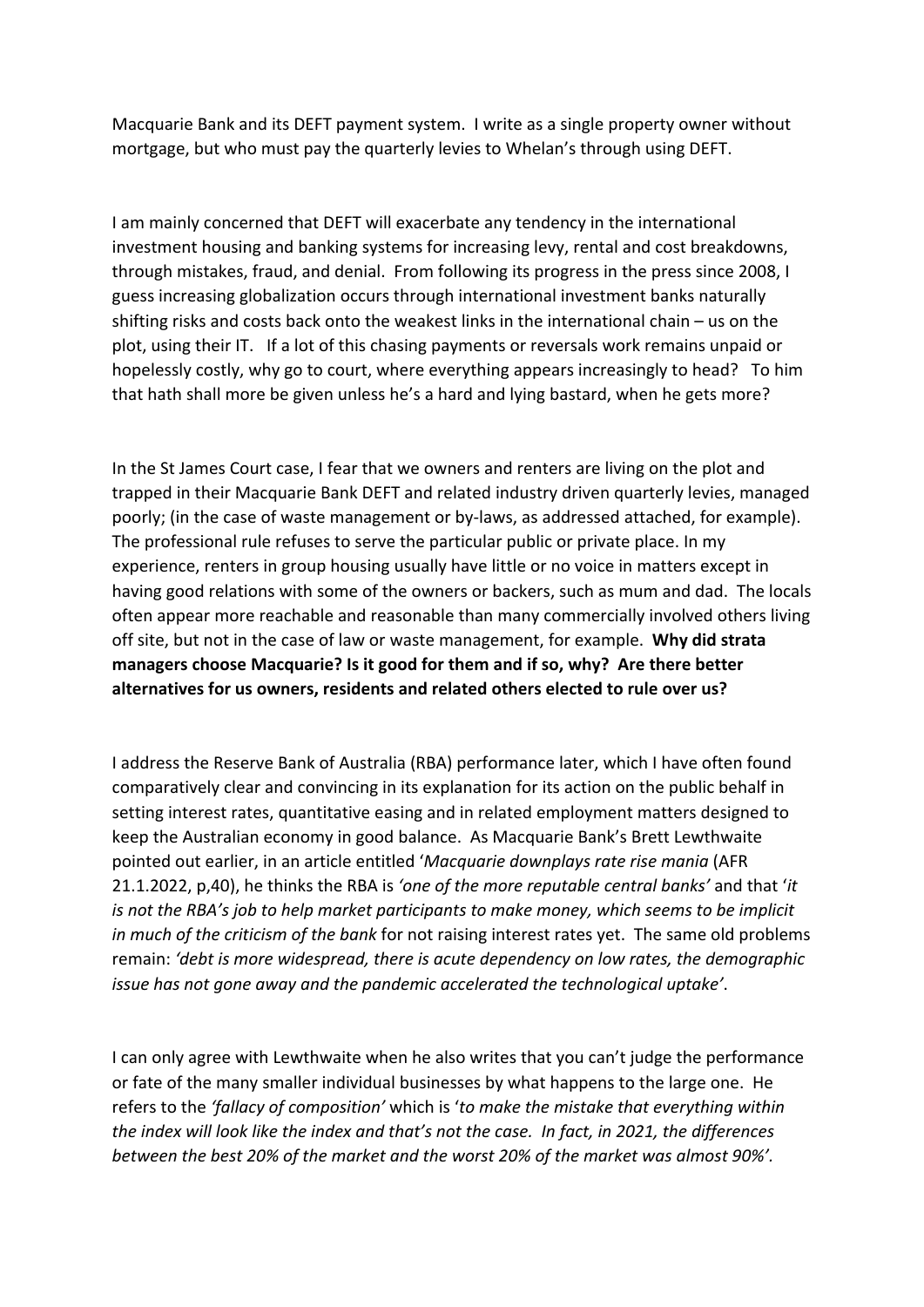I am particularly frightened of Macquarie Bank and DEFT forces compared with the RBA practice. I also wonder why there appears to be no interest in the ubiquitous and rising cost of levies, which must be met often in rents or as inescapable additions to mortgage costs. These guys in banking and financial media address us as if we were all investors mainly interested in property turnover, new construction and mortgage costs, apparently ignoring many new and rising maintenance costs which mandated quarterly levies are supposedly designed to cover. Why? I wonder why Whelan's chose Macquarie Bank and DEFT and if I would believe the answer any man in the industry gave me, did he bother to address it. As Humpty Dumpty observed before he fell, words can mean anything you want them to mean, it's a question of who is to be master, that's all. Perhaps he was thinking of court or where the most powerfully uncontactable liar gets what he wants?

I naturally send Macquarie reference points a copy of this personal inquiry, thanking God they are not Pratts or anybody associated with them. When it comes to waste and climate change, they appear to stink at the top of very long tails of old-fashioned business chains in my humble and ignorant estimation. I address a related personal story about Nixon Apple, Queen's pick (2019) and national pick (2020) for services to superannuation and trade unions. How is he doing professionally and personally now? I may be biased as he was my defacto in Sydney for ten years in the eighties and beyond before he bettered himself by going to Melbourne and cutting me off after instant remarriage. How is he going and what does he think these days? Perhaps Jean Pratt might set us up to meet privately at will.

See related supporting argument for an inquiry into the Macquarie Bank and DEFT below and attached. See more with good books, newspapers, and free to air radio and TV, and with Microsoft, Google Search, Wikipedia and on site at www.Carolodonnell.com.au

## **WHILE THE RESERVE BANK OF AUSTRALIA APPEARS COMPARATIVELY OPEN AND DOING WELL FOR US, ONE FEARS THAT WITHOUT A BROADER SOCIAL FOCUS ON RAPIDLY INCREASING LAND AND PROPERTY MANAGEMENT COSTS, THE CURRENT GLOBAL TRENDS TO INCREASING GENERATIONAL AND REGIONAL INEQUALITY WILL CONTINUE.**

I refer first to comments of Future Fund chair and former Australian treasurer, Peter Costello, who has thrown his weight behind an inquiry into the Reserve Bank of Australia (RBA), according to an article entitled **Reserve Bank judgment hurt credibility: Costello** in the Sydney Morning Herald (SMH 2.2.22 p. 5). As I understood it, (and I am incredibly dumb in most financial and IT matters and not getting any younger), Costello was calling on the RBA not only to end quantitative easing, but to release a plan to increase the cash rate.

## **Is this a plan to encourage more money being saved by being held in the major Australian banks, ideally acting together as a particularly stabilizing part of the market?**

I guess that would appeal to many people like me who don't trust the global IT driven market any more to produce the financial stability and honest accounting that current and future generations need to prosper happily now and in future. I address this in land and building management and maintenance later as these ongoing matters appear detrimentally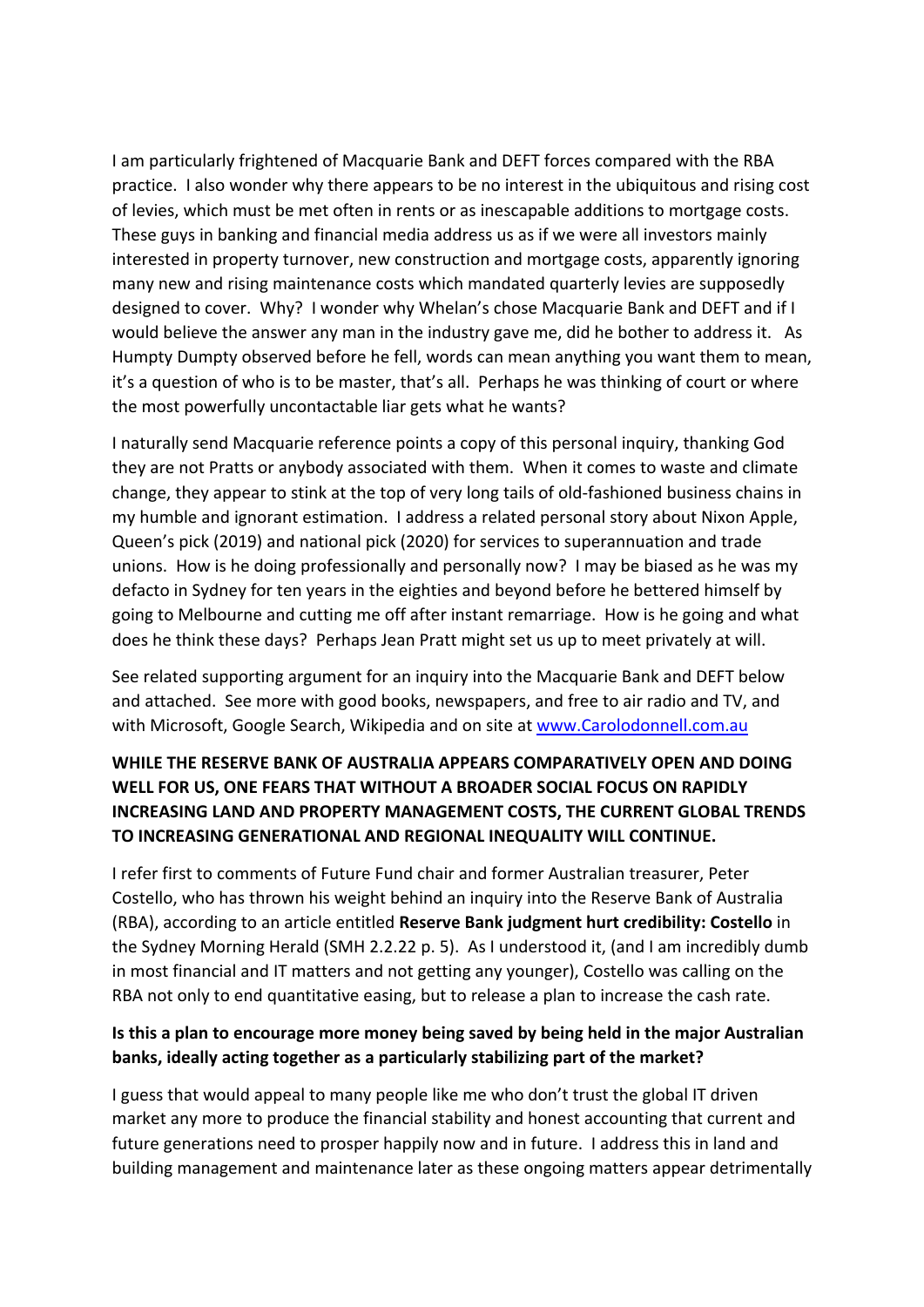ignored or treated in the expert media. Instead, it favours new building construction and the creation of jobs, jobs, jobs. Does this allow the piling on of noxious costs for owners and residents in housing, by preferring off-site investors instead of residents, starting with the most powerful interests first, and driving hapless residents? (I dunno but I guess it does.)

I thus address the history and structure of Macquarie Bank and its DEFT payment system later, in the context of recent history and the DEFT product disclosure statement, to ask if I should be happy with this bank and its principal product which affects me as an individual resident and owner in group housing, before an investor. Like RBA Governor, Philip Lowe and others, I have lived in the same place for well over 20 years and have no mortgage. However, I often question whether Macquarie Bank and Deft serve us well. This paper addresses why and asks for an inquiry into Macquarie Bank and DEFT payment system.

Costello calls for an inquiry into the Reserve Bank under an SMH article headed **'Reserve bank in no rush to raise interest rates,'** and sub-headed **Quantitative easing is dead, long live quantitative tightening'** (SMH 2.2.22, p.5). It first notes that home buyers are likely to be spared higher repayments ahead of the election as a result of RBA governor, Philip Lowe, signalling it could be many months until the bank was prepared to raise interest rates, even as inflation rises, comparatively nicely. I saw the report of the RBA Governor to the Australian Press Club that afternoon, on ABC TV. I find his apparently open and cautiously calm and reasonable approach to managing the Australian economy very winning. This RBA approach appears to be doing well for Australia globally on many comparative measures of wellbeing, including lowering unemployment, at least so far. This is happening, however, in many multiplying and rapidly changing social environments lately influenced by government and population concern over the global pandemic. This is a time where it also appears increasingly difficult to predict the necessities of performance that will protect Australians and others better in future. The best things in life, like babies, are free? As a grandma I start our analysis from the view that the fewer you have the less they cost. Silly old me?

**Call me just a stupid old woman, but I would rather see an inquiry into the Macquarie Bank and its Macquarie DEFT payment system than into the Reserve Bank. Invite it to open itself up to expert scrutiny about its comparative capacity to serve the Australian public well, as distinct from serving rich market players and their best mates in unequally closed and vicious adversarial contests. Then governments may do better business in the interests of all the people, as distinct from in the interests of the highest-flying mates. (The common people are common to the Commonwealth and States in this case.)**

How comparatively well do we appear increasingly to be managed by this internationally growing Macquarie Bank and its related DEFT system? I address its history and structure later, overawed by the fast-growing control of those richest. Are there other payment systems which would better serve owners and renters in group housing as well as others, such as real estate agents, building managers, or similar professionals in construction and in any land and building management industries, for example? God alone knows?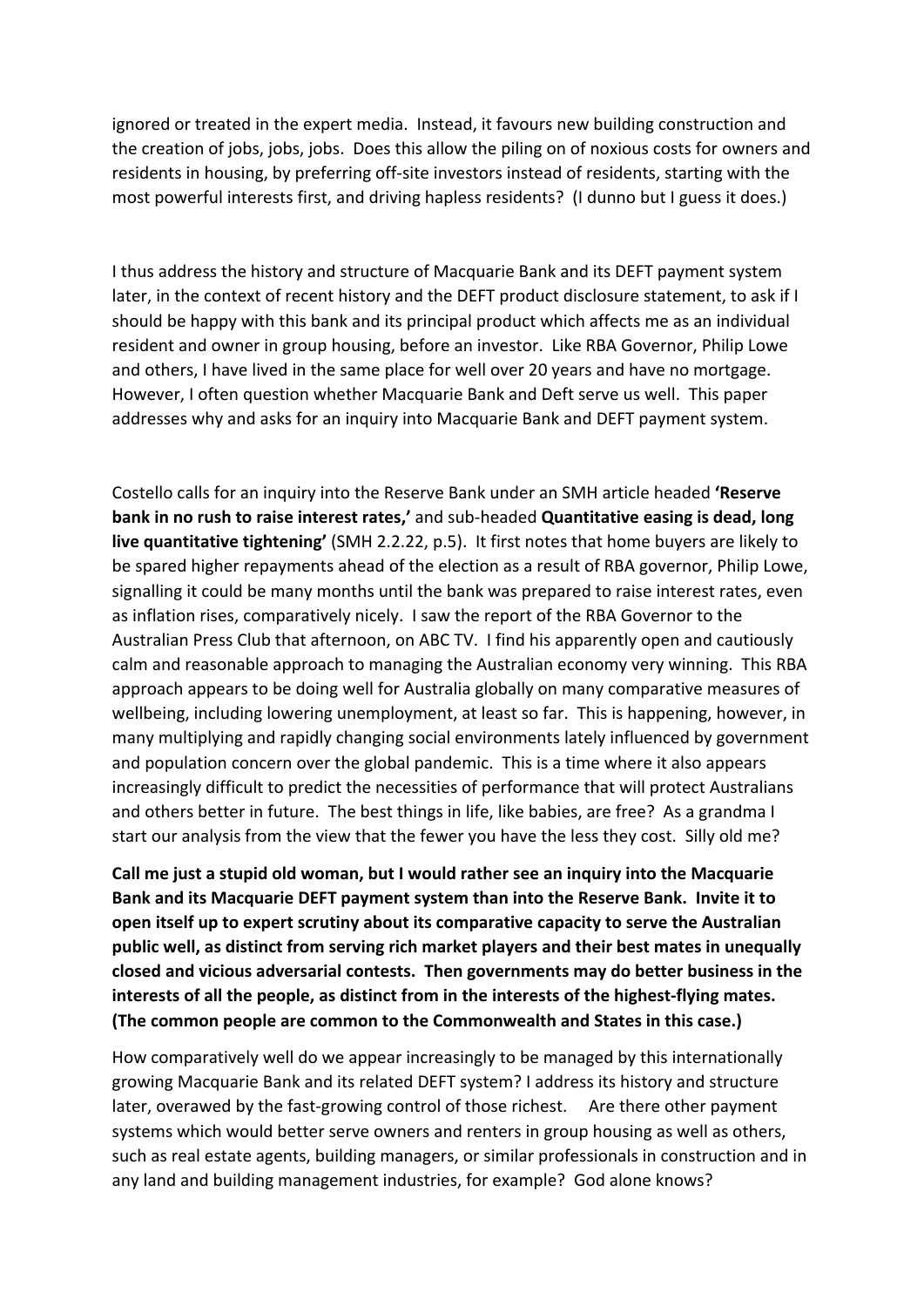I am led in this query by concerns raised by John Kay, in **Other People's Money: Masters of the Universe or servants of the People**, (2015). Kay mainly addresses the global rise of the financial trading culture since the 1980s which has enhanced the bias to finance generating action that reduces ethical standards and increases the costs of financial intermediation as well as the costs of general population and financial instability. That certainly seems to me to be what may be happening in the escalating costs of property management. In 2018, for example, former NSW Liberal Premier, Nick Greiner, lamented the poor effects on productivity and good administration of 'over-regulation', in the **Independent Review of the NSW Regulatory Policy Framework**. I do too, as it appears professionally led and interested in ways unhelpful to identification of current and better management aims, which may nevertheless be diverse and dependant on the particular spot and its inhabitants. It derives instead from the most powerful and historic land and construction associations and ways which may easily crush generational and long tail opposition with increasing ease. Kay concludes that the complexity of modern finance has been designed, and has operated, principally to benefit financial intermediaries rather than the users of financial services.

**'Other People's Money'** points out that successive waves of innovation in transport have brought us railways, cars and planes which have transformed the lives of ordinary people. Nobody could say the same, however, of forward exchange rates, credit default swaps or collateralised debt obligations. The risks generated by the financial system, which is also a political system, appear increasingly sloughed off to Main Street and end users as costs for us to bear. At least we should have clean, green streets, parks and other public places. Why does there still appear to be comparatively intense commercial interest in urban office building after covid? How do Harry Triguboff and Mirvac operate the big park development with Lord Mayor Clover Moore's assistance near us? Does it cost them much money, comparatively speaking, to keep the place so apparently clean and green for all? (I dunno.)

As Kay also points out, the scale of financial market activity today would be impossible without the expectation, proven by the global financial crisis which began in US housing in 2008, that both the liquidity and solvency of banks are underpinned by government. As we often regard our own family housing as our most important asset, what does this mean for us in Australia in regard to acquisition and deployment of key national or state taxation, industry superannuation and related organizational or individual fund structures and deployment? Kay observes that the modern investment bank retreated from search, (the creation and discovery of new investment opportunities), into trading with other people's money to benefit its senior employees. His analysis appears consistent with the rising regional, generational and organizational inequality internationally. This is occurring to greater or lesser extents, depending on the regional case. I want an inquiry into the related performance of the Macquarie Bank and DEFT administrative systems because many real estate agents appear increasingly to use both. Is this a good idea for us and them? Why?

## **AUSTRALIAN TREASURY AND STATE LAND AND GROUP HOUSING, BANKING AND PAYMENT SYSTEMS (HOW WELL DO THEY BENEFIT THOSE LIVING ON THE GROUND)**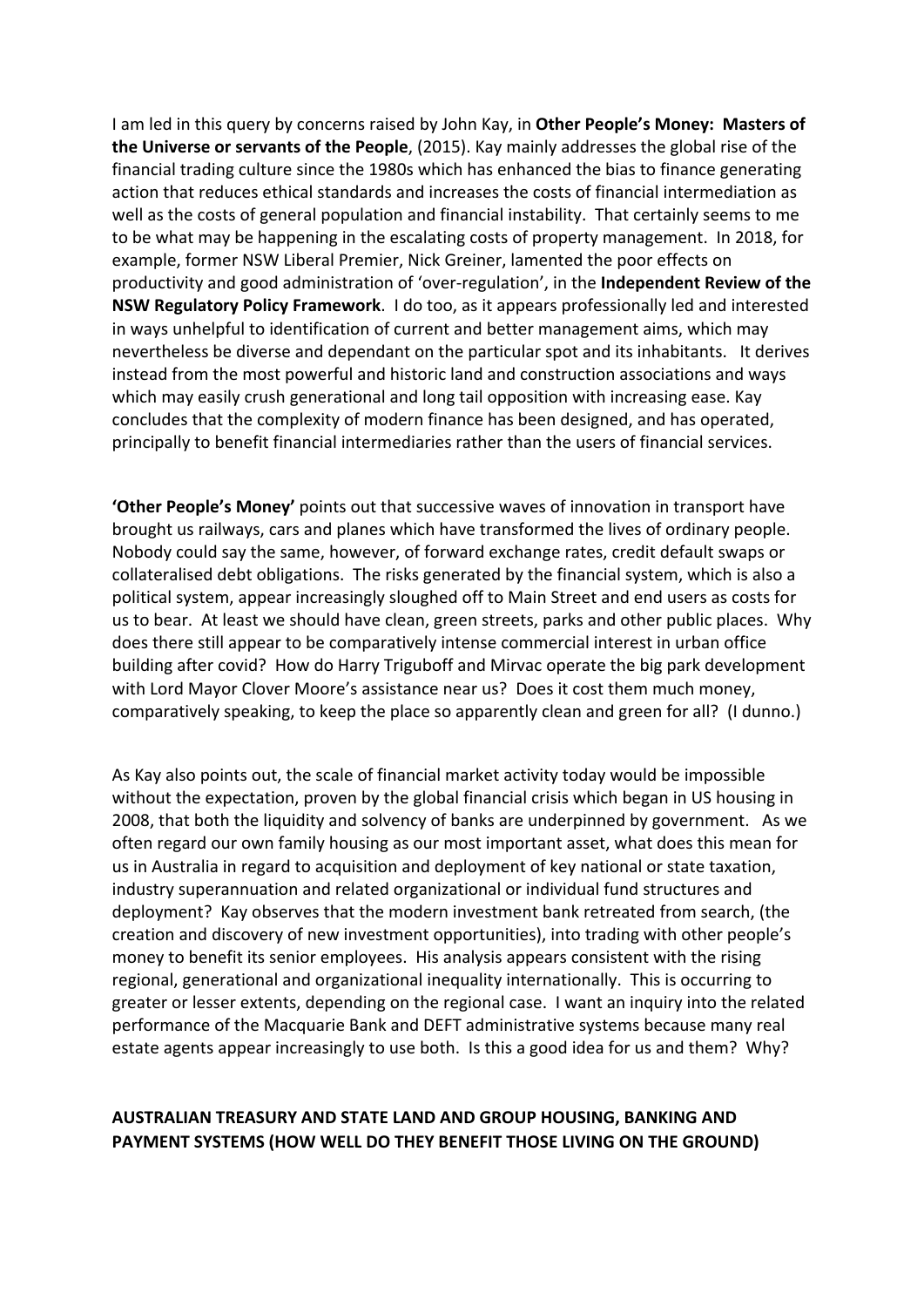Land and housing development are usually state matters and appear at the heart of a great deal of related political systems, which are naturally closed and adversarial in construction. In an explanatory article entitled **'Payment rules fit for digital age'** in the **Australian Financial Review** (AFR30.8.21, p. 42), the Treasurer, Josh Frydenberg, states the Government is committed to a modern payments system that meets the current and future needs of all Australians. How does the Macquarie Bank and DEFT administrative system shape up for us and all Australians?

The Treasurer states the Government has commissioned a review into the **regulatory architecture** (my emphasis) of the payments system to ensure it is fit-for-purpose and responsive to advances in payments technology. He writes there needs to be a consistent policy approach taken to matters by the **Reserve Bank**, **ASIC, APRA, AUSTRAC** and **ACCC**. He uses acronyms without explaining what they mean. Luckily, I had Google to discover the main regulators besides the RBA are; The Australian Securities and Investment Commission; The Australian Prudential Regulation Authority; AUSTRAC (the Australian Government agency responsible for detecting, deterring and disrupting criminal abuse of the financial system to protect the community from serious and organised crime); the Australian Competition and Consumer Commission.

To read the comparatively clear article '*Banks turn crime busters in league with AUSTRAC'* (AFR, 4.1.22, p.22) makes one feel a little more comfortable that at least the current Liberal Coalition Minister, Peter Dutton and AUSTRAC CEO, Nicole Rose, appear to have the right regional and international approaches to home security. She writes that AUSTRAC and the banks are now working much more closely together to prevent financial fraud. Apparently, in December 2020, the Australian Government passed the Anti-Money Laundering and Counter-Terrorism Financing and Other Legislation Amendment Bill 2020 (an AML/CTF Amendment). The Amendment supposedly introduces a raft of measures aimed at strengthening Australia's anti-money laundering and terrorism financing framework. How is it going, or is it twisted to serve the same old interests as usual, on the way to court?

According to Wikipedia, which I have little reason to distrust, in comparison with an increasing number of other supposed explanatory sites: **Macquarie Group Limited** is a global financial services group, headquartered and listed in Australia. Macquarie employs more than 17,000 staff in 33 markets, is the world's largest infrastructure asset manager and Australia's top ranked mergers and acquisitions adviser, with more than A\$737 billion in assets under management. The company's principal operating groups are **Banking and Financial Services**, **Commodities and Global Markets**, **Macquarie Asset Management** and **Macquarie Capital**.

How does its management of group housing in NSW fit into this general picture? Apparently, there are two annuity-style businesses (whatever that is expected to mean):

**Macquarie Asset Management** – The world's biggest infrastructure asset manager and a top 50 global asset manager, managing more than \$A735.5 billion of assets on behalf of investors across multiple asset classes. **Banking and Financial Services** – Comprises Macquarie's retail banking operations and provides personal banking, wealth management and business banking products and services to approximately 1.7 million clients.

There are two markets facing businesses: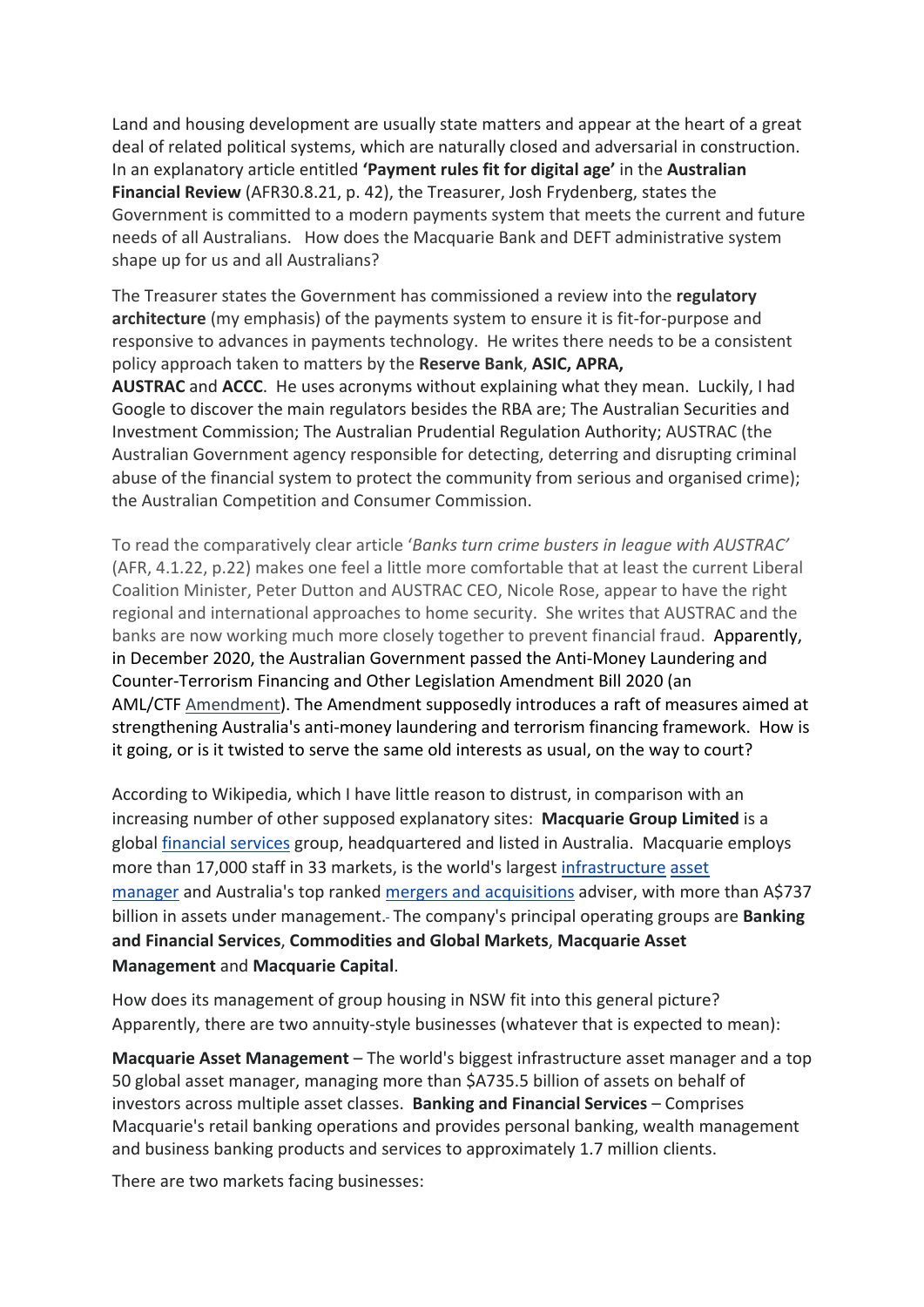**Commodities and Global Markets** – A global business offering capital and financing, risk management, market access, physical execution and logistics solutions to its diverse client base. **Macquarie Capital** – Advises companies on growth opportunities, sources investment funds, negotiates transactions and lists companies on the share market, as well as investing alongside clients.

In addition to the principal operating groups, Macquarie has a network of support groups comprising: Corporate Operations Group, Financial Management Group, Legal and Governance Group and Risk Management Group. Macquarie's Managing Director and Chief Executive Officer is Shemara Wikramanayake, who replaced Nicholas Moore in December 2018.<sup>[38]</sup> In the financial year ending 31 March 2021, Macquarie reported a record net profit A\$3.015 billion and a final dividend per ordinary share of A\$4.70 per share.<sup>[39]</sup>

Macquarie holds a number of licences enabling it to conduct activities in the jurisdictions in which it operates and is regulated by a significant number of regulators globally. In Australia, Macquarie Bank Limited holds a banking licence and as an authorised deposittaking institution (ADI), is supervised by the Australian Prudential Regulation Authority (APRA). Other key Australian regulators include the Australian Securities & Investments Commission (ASIC) and AUSTRAC. Globally, key regulators in the UK, the US, Hong Kong, Japan, Korea and New Zealand, for example.

As an individual property owner, I appear locked into Macquarie Bank and its DEFT payment system by my biller, the strata manager. I ask what that means and whether it also matters for us that according to the material with the 2019 DEFT Product Disclosure Statement:

*Except for the MBL, any Macquarie entity we refer to on this page is not an authorised deposit-taking institution for the purposes of the Banking Act 1959 (Cwth) and its obligations don't represent deposits or other liability of MBL. MBL doesn't guarantee or provide assurance in respect of the obligations of that entity, unless we've noted otherwise*.

I note some information collected by the Macquarie Bank is required by various laws, including the Anti-Money Laundering and Counter Terrorism Financing Act 2006 (Cwth). Is it well used? (I've no idea about such matters but they seem vital to many personal cases.)

In his article '**Keynes and Cold War 2.0'**, long-time darling of the financial press and ABC TV, Alan Kohler, states: '*in future, 2020 will be seen as the year when Keynes 2.0 got under way – when monetary and fiscal policy merged and a more sophisticated theory of government took hold, in which spending has no limit apart from the capacity of the economy'*. In later articles Kohler writes about the need for a 'green' Marshall Plan and for the Reserve Bank of Australia (RBA) to *'get its priorities in order'*. Can the Australian Competition and Consumer Commission (ACCC) address it openly with us and the media, for example, or in regard to blue carbon and the Illawarra Coast and Wollongong? What have Macquarie got to hide from us, the people? I ask as there appear to be an increasing number of apparently dysfunctional **competition** and **association rules** which don't appear to lead to **cooperation in the public interest, as distinct from in the interests of the producer associations**, which they endlessly protect and enhance in legislation**.** It seems that this direction has increased global inequality and has done so even more in recent covid years in most cases.

The powerful US '**competitive'** embrace now appears to have led to rapid world domination by giant US IT trading platform interests like those supporting Facebook,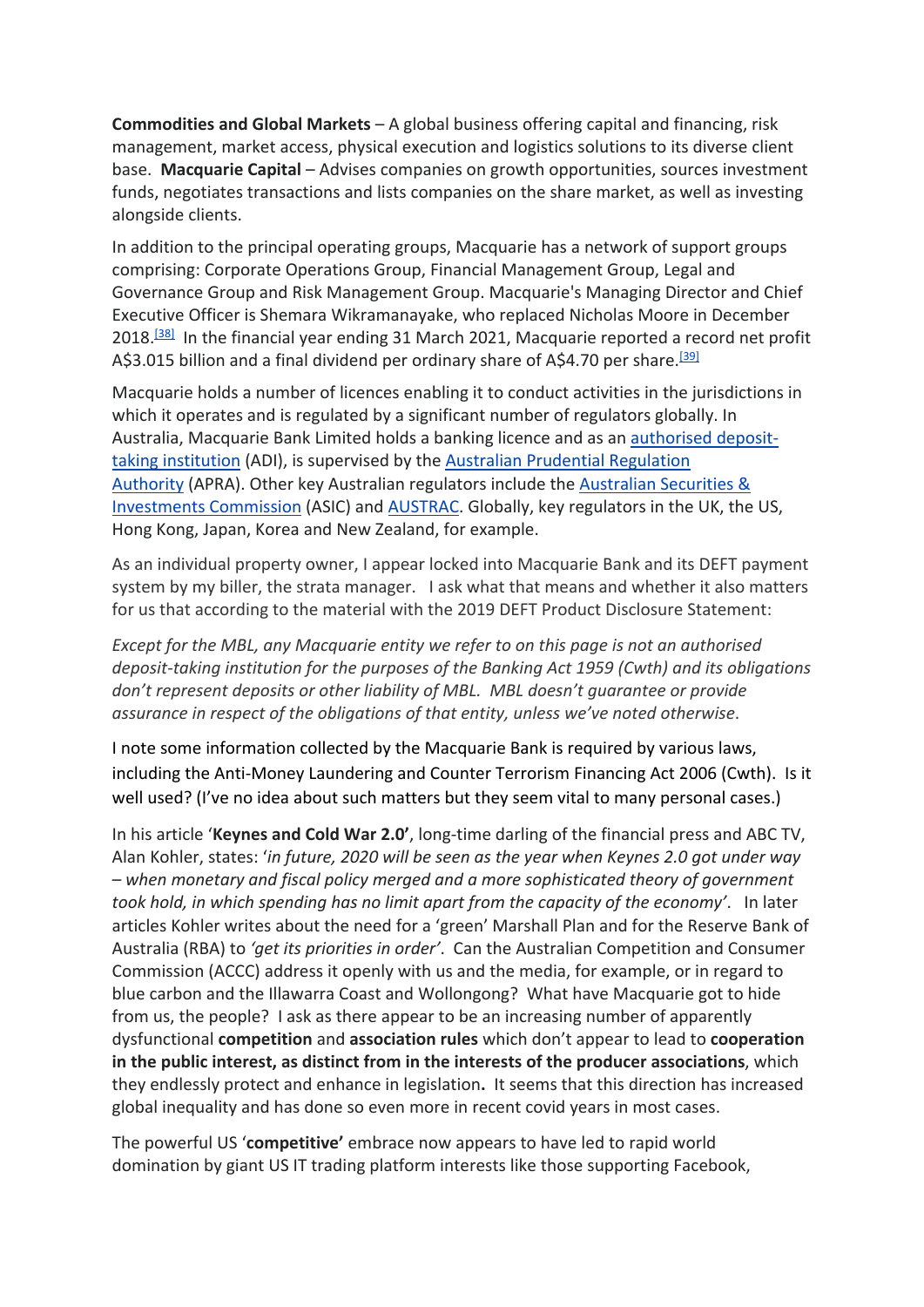Apple, Amazon, sports and casino or other gambling. This appears likely to drive ever more rapid increases in inequality, environmental and other destruction unless government is better used as countervailing power for broader regional support.

The emphasis on **productivity** appears to focus on the competitive market good alone, while hiding benefits of **association,** with families or individuals on one hand, or government representatives on the other. From the normal consumer's view, the free service may normally be as good or better for purpose than one that is paid, depending on many surrounding and related conditions, that men will hardly ever admit in public. Not to inform, apologize or explain is often male cultural habit. Their lawyers protect and maintain this through scientifically and democratically outdated feudal language expectations and state monopoly control of courts and law. Their control is so entrenched I guess it may be hard to do much about. Nevertheless, Australian leaders shouldn't hide such ongoing feudal problems as Australia has key population heritages to help ourselves and other wellbeing in Asia and elsewhere

Sam Mostyn, AO, President of Chief Executive Women recently gave an excellent talk to the National Press Club in Canberra, for example, on the need for good child care, aged care, education and domestic violence prevention as part of a caring economy that many women and families seek. However, the management of the place is a cash cow which appears commonly passed over, for various reasons. Mostyn didn't address the comparative services of housing, apartment and commercial construction, management and investment as powerful planning realities or keys to any continuing management of state, commercial, philanthropic or other regional land and property research and development. Yet thirty percent of the population rent and the general planning commitment is to an increased proportion of group housing and rental management in future. Quarterly levies remain ignored in the focus on rising mortgage debts. I doubt rising generational and regional inequality and social stress can change without more critical focus on related family and political cultures of adversarial association, control and cover up. Their process commonly promotes size increases in the building envelope, not parks and gardens which have so many welfare benefits for everybody. The job of government is primarily to represent the interests in the particular region of Australia, not cater to comparatively rich and powerful global interests in secret first. The worship of productivity must soon be found wanting.

I refer you to the further discussions below, attached and at www.Carolodonnell.com.au Carol O'Donnell, St James Court, 10/11 Rosebank St., Glebe, Sydney 2037

Hi Smata and others

PLEASE BE ADVISED THAT AS AN OWNER AND MEMBER OF THE STRATA COMMITTEE AT ST JAMES COURT I SEE NO MERIT IN THE SMATA SYSTEM FOR ME (OTHERS MIGHT NOT AGREE BUT PERSONALLY I DECLINE TO USE IT)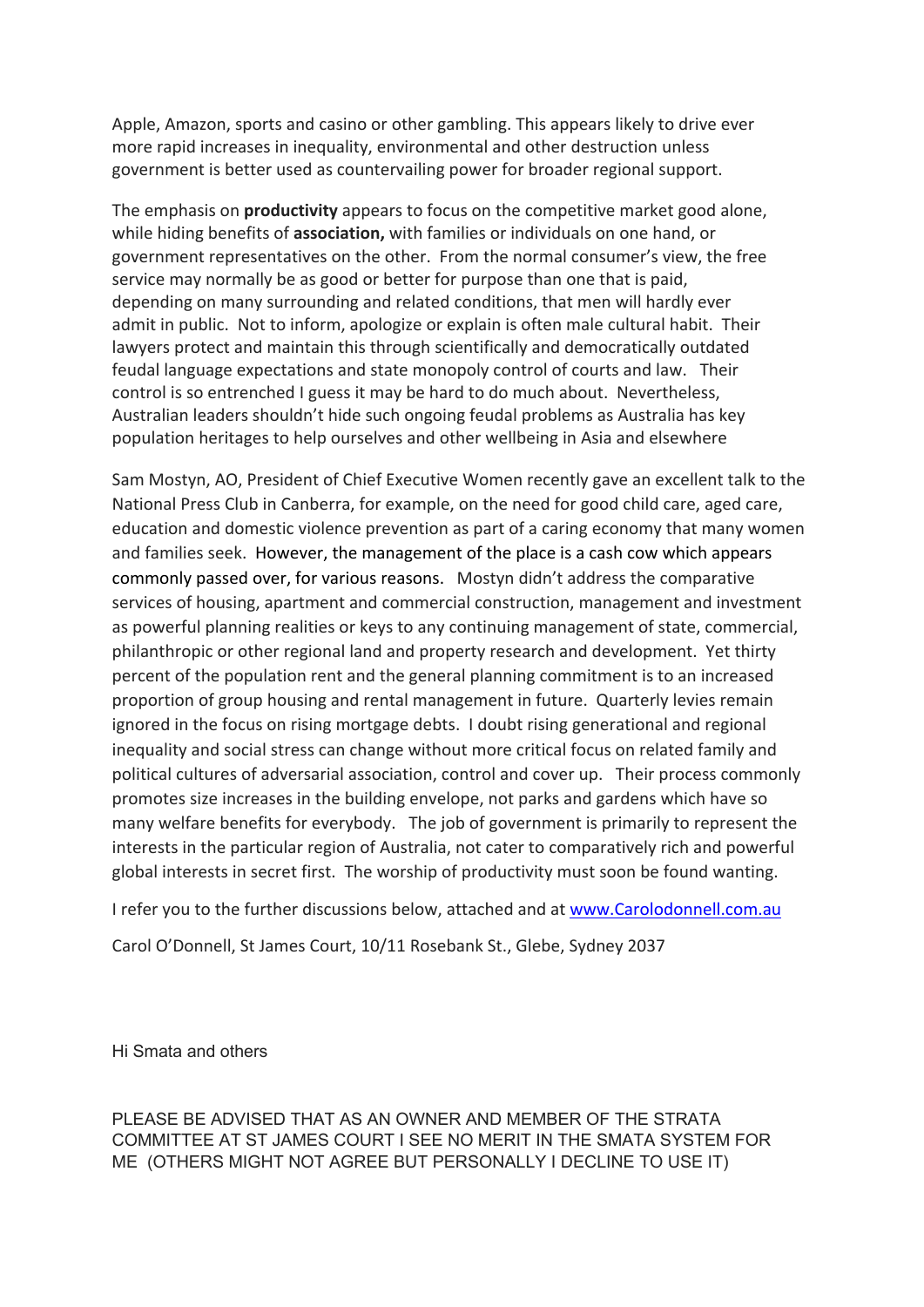I fear you are seeking to make me dumber just at the point when I have only just begun to understand some of the key building amenity, security, safety and renovation related administration and insurance requirements of good strata management, (greener or not), at St James Court.

This has occurred through gradual discovery learning on the strata committee since I first moved here in 1994, as a much more ignorant person about key related matters than I am today. We have only 18 townhouses in this strata plan and associated corporation, with front and back gardens to which many of our most urgent plumbing, roofing and flooding damage risk problems have also been related.

**In spite of the recent heavy rains, everything regarding rising and flooding water damage which had been a constant risk since 1994 is now fixed, at least in my case. I don't know about the recent experience of others, or how your Smata system might relate to this or actions taken on their behalf by the strata manager or anybody else, for example. (I am in the dark about these matters but assume the strata manager will address any calls and costs in consultation with members of the strata committee as necessary and as usual.)**

However, at St James Court we are also pursuing new joint plumbing and related ground, fence and foliage directions that have been discussed with neighbours beyond our owners and strata managers. These are at a tricky stage.

**The last thing I personally want is to involve myself with the Smata system you describe above because we have a comparatively tenuous systemic hold over our own financial and related affairs already, both as individual owners and strata committee representatives.**

I think this is because of an increasing range of disparate key industry drivers using the strata management act and related Macquarie banking and DEFT IT arrangements discussed attached, without effective cooperation in regard to this particular place, for example.

Other owners or those on the strata committee may want to use the SMATA document and related management system because they find it helpful, but definitely count me out. I hate passwords for a start and see no reason to use them if I can possibly avoid it.

On the other hand, as a former NSW public servant and academic, I have strongly appreciated the power of Microsoft Office email communication and related internet evidence gathering through research and related document storage from the strata manager and strata committee meetings, or elsewhere.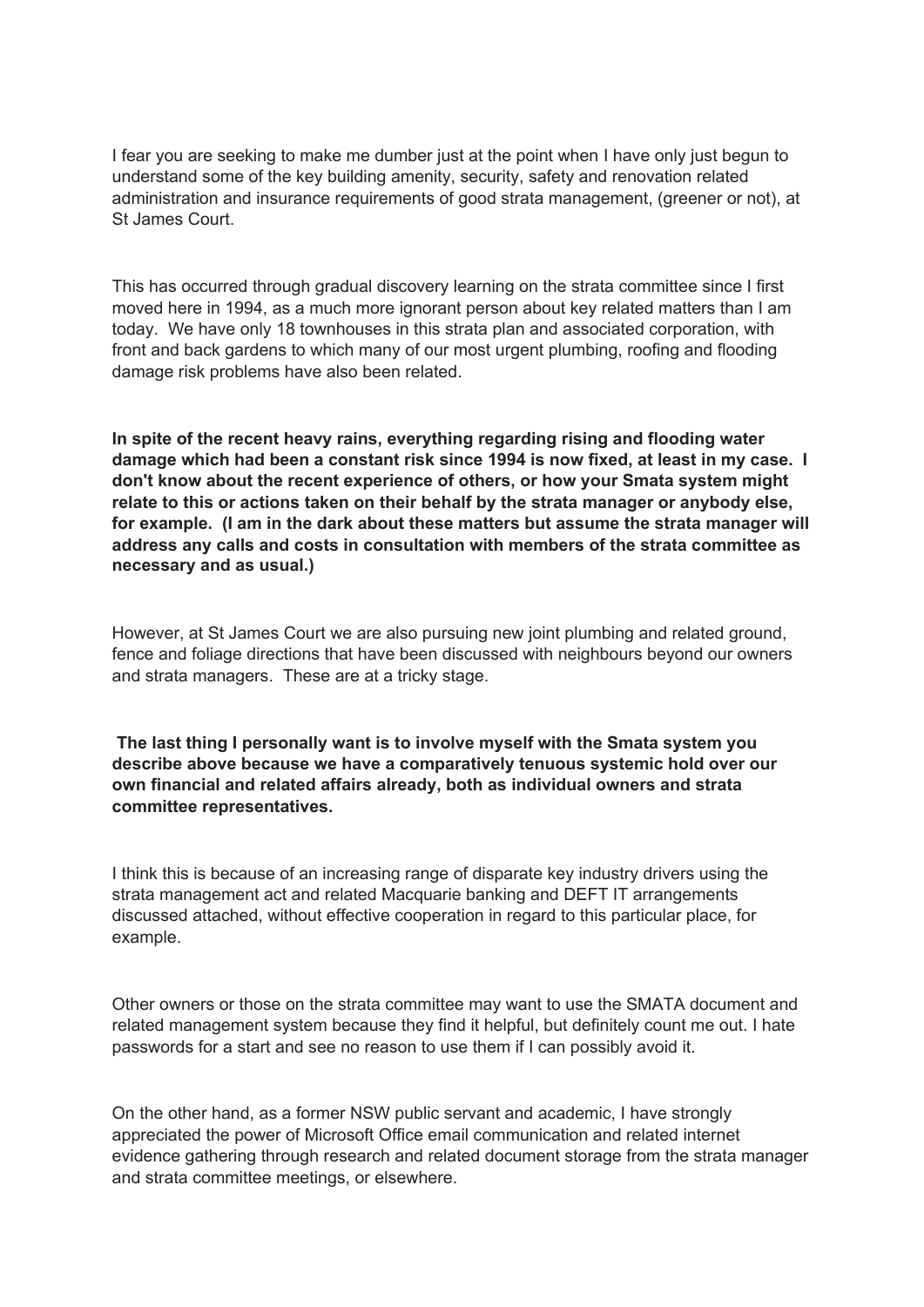My personal filing expectations are also most clearly related to my purely personal interests in regard to St James Court, like anybody else.

My reluctance to use SMATA filing is because I think it takes us further from the goals of joint and individual owner understanding, appropriate work timeliness and cost containment.

Others may feel different. However, I want information to proceed in the normal fashion regarding strata and I like email best because I can keep up and respond more easily for my own files, if necessary. There is the telephone for urgent cases.

In regard to maintenance jobs you state:

**'You are able to track every single maintenance job and quote request for your building in real time'** (I've got no idea what that means, who it is aimed at and why. I always get the feeling that those servicing the property management industry are increasingly seeking to offload all systemic risk and cost onto those in the system who appear most easily manipulated through their lack of knowledge of other industry demands and how relevant they may or may not be to plot treatment in their particular case.

If I want to communicate with anybody I do it by email or phone, depending upon the urgency and complexity of the matter. I won't use the SMATA system but others might. I refer you to related discussions attached of Macquarie Banking and DEFT IT management system Whelan's use and that we naturally adopted. Are you related? See more at www.Carolodonnell.com.au

Cheers Carol O'Donnell, St James Court, 10/11 Rosebank St., Glebe, Sydney 2037

Hi Parkhound

## **CAN I VISIT YOU AT 3/55 PYRMONT BRIDGE ROAD, ABOUT MY AVAILABLE CAR SPACE AND TENANT NEEDS IN GLEBE, INSTEAD OF TRUSTING YOUR ONLINE GARAGE REGISTRATION SYSTEM?**

I have had stupid discussions about renting out my Glebe garage with your earlier Parkhound manifestations run from the Philippines and supposedly locally in Broadway, Sydney, I still wouldn't trust your Melbourne system not to give me grief in one way or many. I won't register my empty garage space on-line, thanks very much. **I don't need the money enough to put up with the risks.**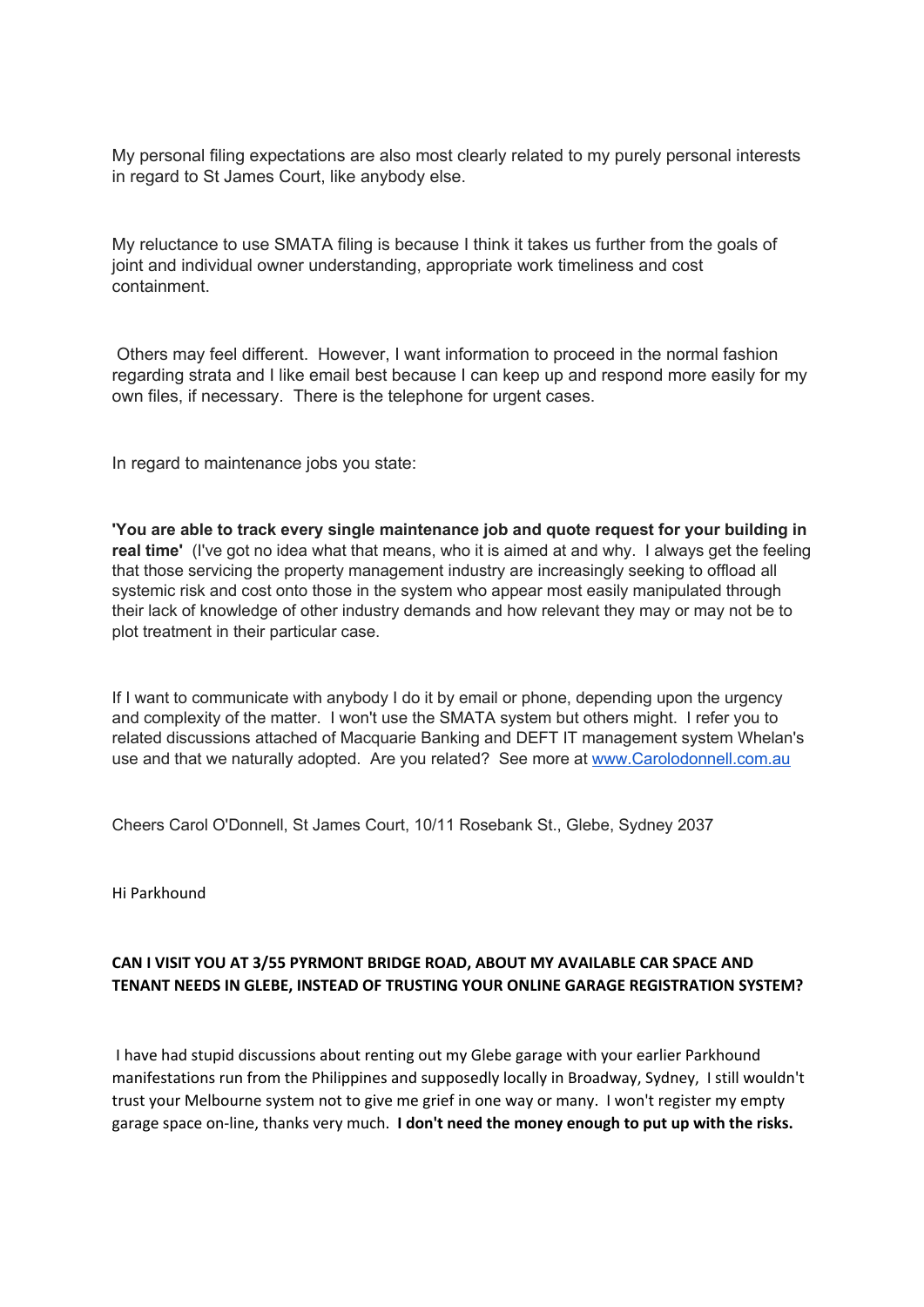**I will try to visit you at 3/55 Pyrmont Bridge Road instead to explain my garage availability and tenant requirements, or you can ring me if you find a suitable client, perhaps.**

**At best, your supposedly Melbourne based system still appears to open me up to countless calls from many complete strangers who I don't want to park briefly in the garage of the building I inhabit at any hour of the day or night they call me about. (I don't want their multiple mystery phone calls or uncertain financial performances either.)**

**What I want is more like a yearly forward leasing agreement with one local person for regularly using the garage, rather than 1001 potential one hour stands or something else on my phone which I will either ignore or refuse. I don't trust you or the outcome of your system well enough to list upon it. (I am also a poor stupid old woman of 75, getting dumber all the time. God knows I can do without the continuing i-phone and IT stress.)**

I guess real estate agents are too busy making money from flipping houses to lease parking spots to tenants not in the building. However, **I would like a tenant for my garage who pays the rent on a comparatively trouble free, reliable basis for at least six months, as a local real estate agent used to offer me, before IT systems like yours came in and trashed it.**

The risk and stress of parking systems like yours are usually too great for me to enter into and more money wouldn't fix this for me. Thanks but no thanks. However, I will try visiting 3/55 Pyrmont Bridge Road, to discuss what I want, as I live nearby.

You might be interested in the attachments related to strata management and coming regional election matters. I hope you won't think them too risky to open as I would. I assure you, for what it's worth, the attachments would merely be deeply boring to people like you. But then why should you believe me?

### Cheers

Carol O'Donnell, St James Court, 10/11 Rosebank St., Glebe, Sydney 237 www.Carolodonnell.com.au

We are more than happy to enlist your parking space online so we can start advertising your parking in Glebe.

# SEE BELOW FOR WHAT PARHOUND SENT ME BACK: IS THIS A CALL FOR MORE DANGEROUS GOODS BEING PUT IN LOCKED STORAGE SPACES?

Parkhound is an online marketplace for leasing car and storage spaces, the AirBnB for